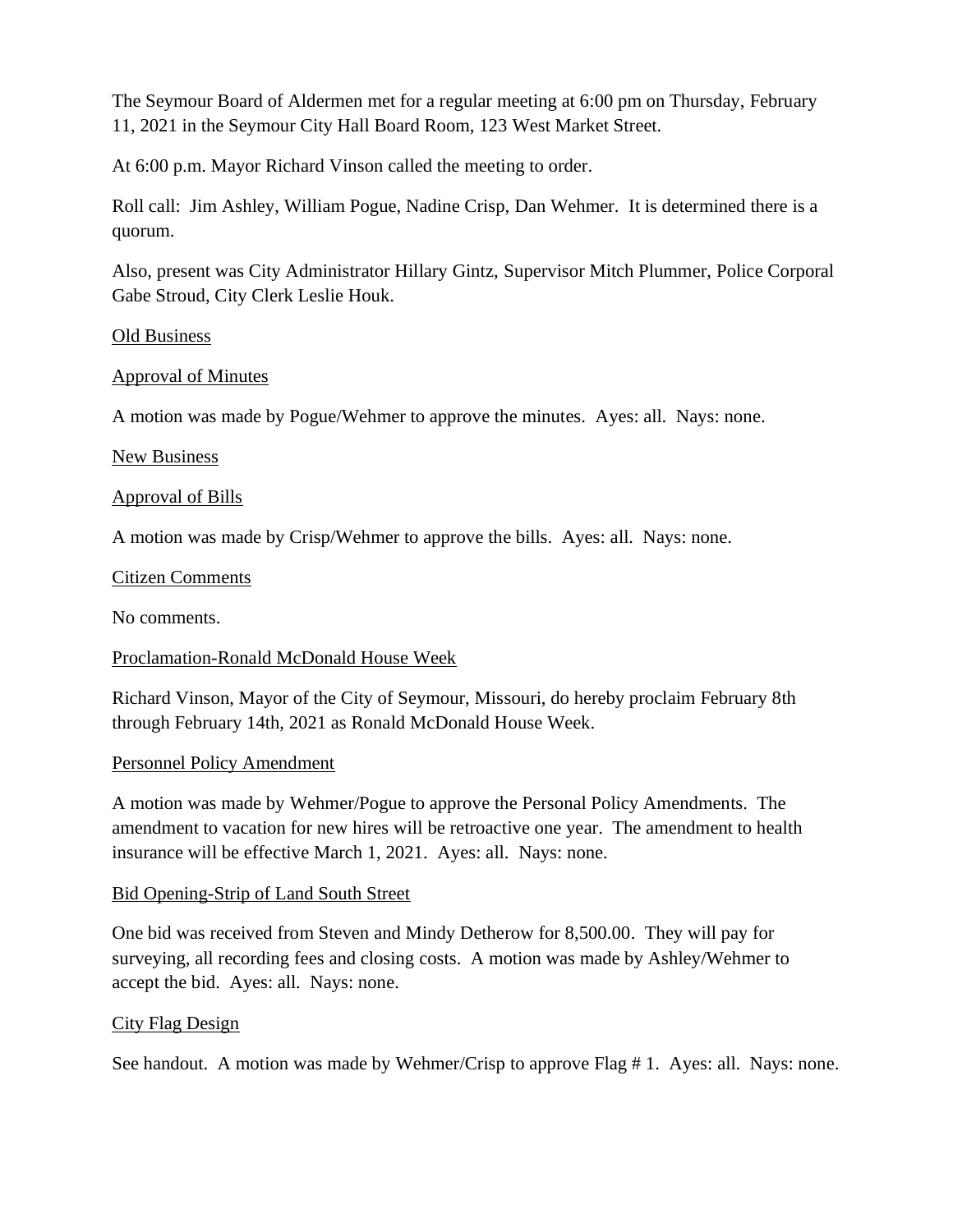Community Development Report

See handout.

Supervisor Report

See report.

Police Report

See report.

Corporal Gabe Stroud presented two bids to outfit the Durango. Emergency Sight and Sound's bid is 7,291.60. This is without the cage because of the vehicle being so new and there is not a price for them yet. N Route's bid is 8,399.00 with a cage and guessing on a price for the cage. A motion was made by Wehmer/Ashley to accept Emergency Sight and Sound's bid. Ayes: all. Nays: none

# City Administrator Report-Hillary Gintz

City Administrator Hillary Gintz had Bob Crump attend to present bids for more sound Boards for the storm shelter. Bob would like sound boards in place of the heater he had budgeted. Southwest Audio Visual's bid is 4,837.33. Wildcat Incorporated's bid is 5,1840.00 plus shipping. There are currently 102 sound boards installed. These bids are for 54 sound boards. A motion was made by Crisp/Pogue to accept Southwest Audio Visual's bid. Ayes: all. Nays: none.

COVID testing hosted by Jordan Valley will be February 22. Webster County Health Unit is scheduled to test March 15 and 29. COVID vaccine booster is scheduled February 23 at the YMCA. Lissa Fox's last day is February 25. The Mayor, Aldermen and employees are invited to a lunch planned for Lissa. City Administrator Gintz wants to advertise for the Cemetery mowing. Next Thursday at 1:00 there is a meeting set with Ken from DNR.

## Mayor's Report-Richard Vinson

Mayor Richard Vinson thanked Alderman William Pogue for being persistent with DNR on the Frances Street issue.

## Aldermen Report

Alderman Dan Wehmer reported that State Senator Karla Eslinger met with DNR on the Frances Street gas in the sewer issue. She plans on meeting with DNR every week until the issue is resolved.

Alderwoman Nadine Crisp asked about the plaque for the COVID testing site building. Alderman Dan Wehmer will draft the plaque and have it for the next meeting. Alderwoman Crisp and Sheila Sturdefant have been dusting books and putting them away at the Library.